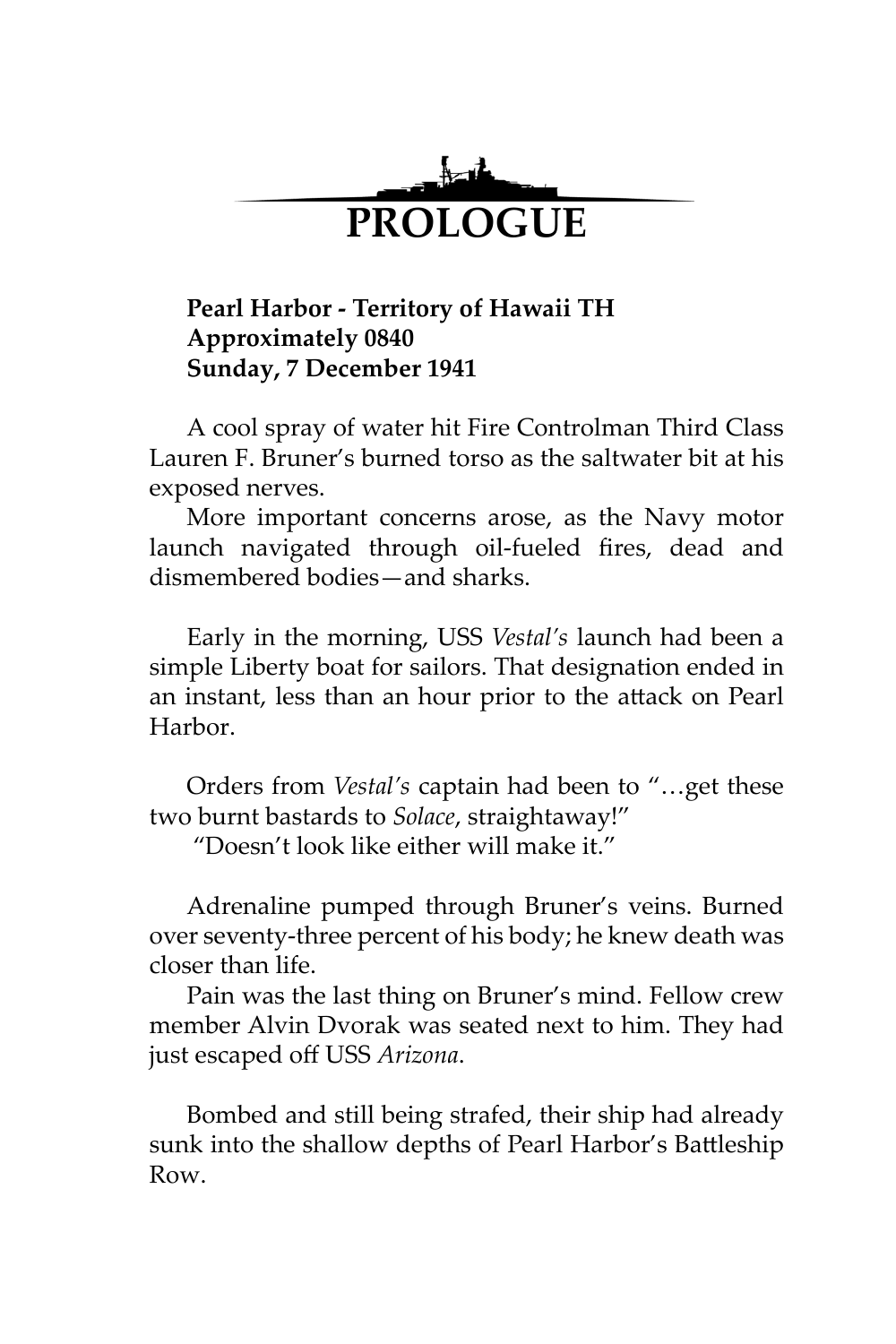The coxswain maneuvered his rescue launch through turbulent waters. He quickly read and reacted to every twist and turn the Japanese fighter planes hurled at them. His hook-man, pole in hand—stood sure-footed at forward, while he called out, and pushed aside obstacles and bodies in the water.

With the strength Bruner had left, he used his charred fingers to grip at the wooden bench seat.

Bruner hung on while the launch's coxswain deftly evaded errant torpedoes and bomb geysers on each side of the channel. Machine gun fire and the whine from Zeke fighter planes and Val dive-bombers were relentless from above.

Lauren focused on the all-white ship, with the giant Red Cross painted on its side—dead ahead. He turned to his crewmate, Alvin Dvorak, Boatswain's Mate Second Class.

"Alvin… looks like they're taking us to *Solace*." Dvorak simply answered, "Yup."

Dvorak was badly burned like Bruner, with over eighty percent of his body—scorched. Each man had the skin on their hands, arms, legs and faces "blackened like charbroiled chicken."

"Both of us had our hair burned off. But Alvin was worse. Both ears completely gone."

To reassure himself, Lauren had reached up to touch his own.

*Thank God…* They were still there.

A new wave of enemy fighters returned up the West Channel, banked directly over hospital ship USS *Solace*, then came south, down Battleship Row. They strafed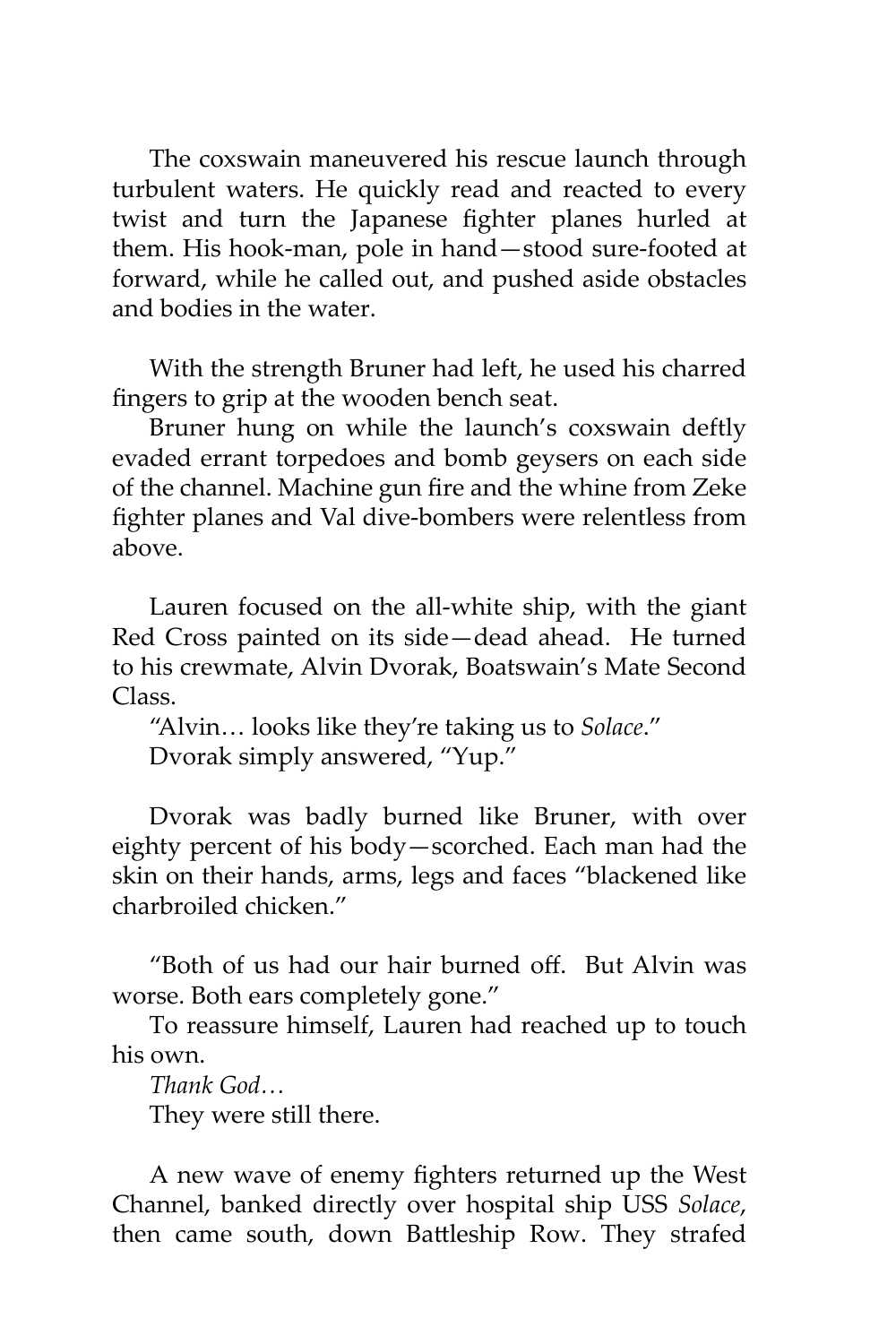anything dead or alive that moved—or floated—in the water.

Lauren felt certain he was headed to his own funeral.

*Is this an honorable way to die?* Barely twenty-one, he'd never given any thought to death.

He'd offered his life to the Navy for his father's lie, and he'd been determined to get through whatever was thrown at him.

His lungs were seared from fire and smoke; Lauren choked as he took a breath.

*I'll get through this.*

Only a hundred yards to *Solace*.

"Alvin… we're gonna' make it. Don't give up…" "Yup."

Out on liberty, only twelve hours before, Lauren Bruner changed his mind about life. *Life is a shitty and dangerous place.*

"I wanted to puke my guts out."

As though to avoid the horrific sights, the coxswain sped up the boat. Lauren became even more nauseous. "I couldn't hold it in any longer." He gagged, dry heaved and finally retched over the side.

He turned back. It was all he could do to keep his eyes on *Solace*'s red cross.

The launch inched closer toward its hull.

Other launches ferried more wounded Sailors and Marines toward *Solace*. Each competed to get in line for the starboard gangway—first-come, first-served.

All medical personnel were engaged in triage on deck. There would be only one at water level to help victims come aboard or to climb the steps of the gangway once they arrived.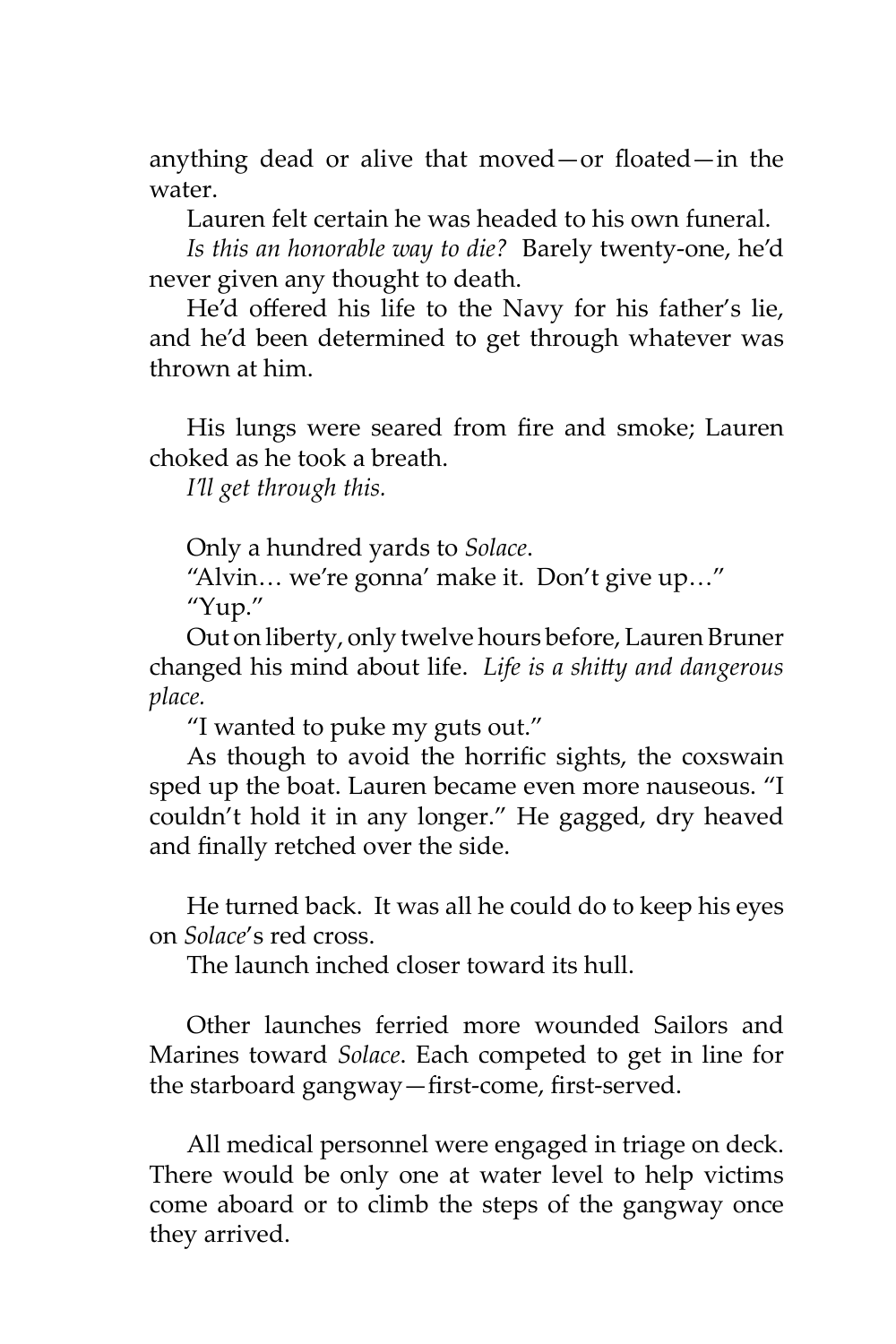"So many dying," Lauren said. "Most picked up, straight outta' the water."

Still, Lauren felt relief wash over him as the launch approached the mercy ship—so far, untouched by Japanese invaders.

It appeared they were within reach until, at less than twenty-five feet above the water, a new lone-bandit Zero headed straight for them.

——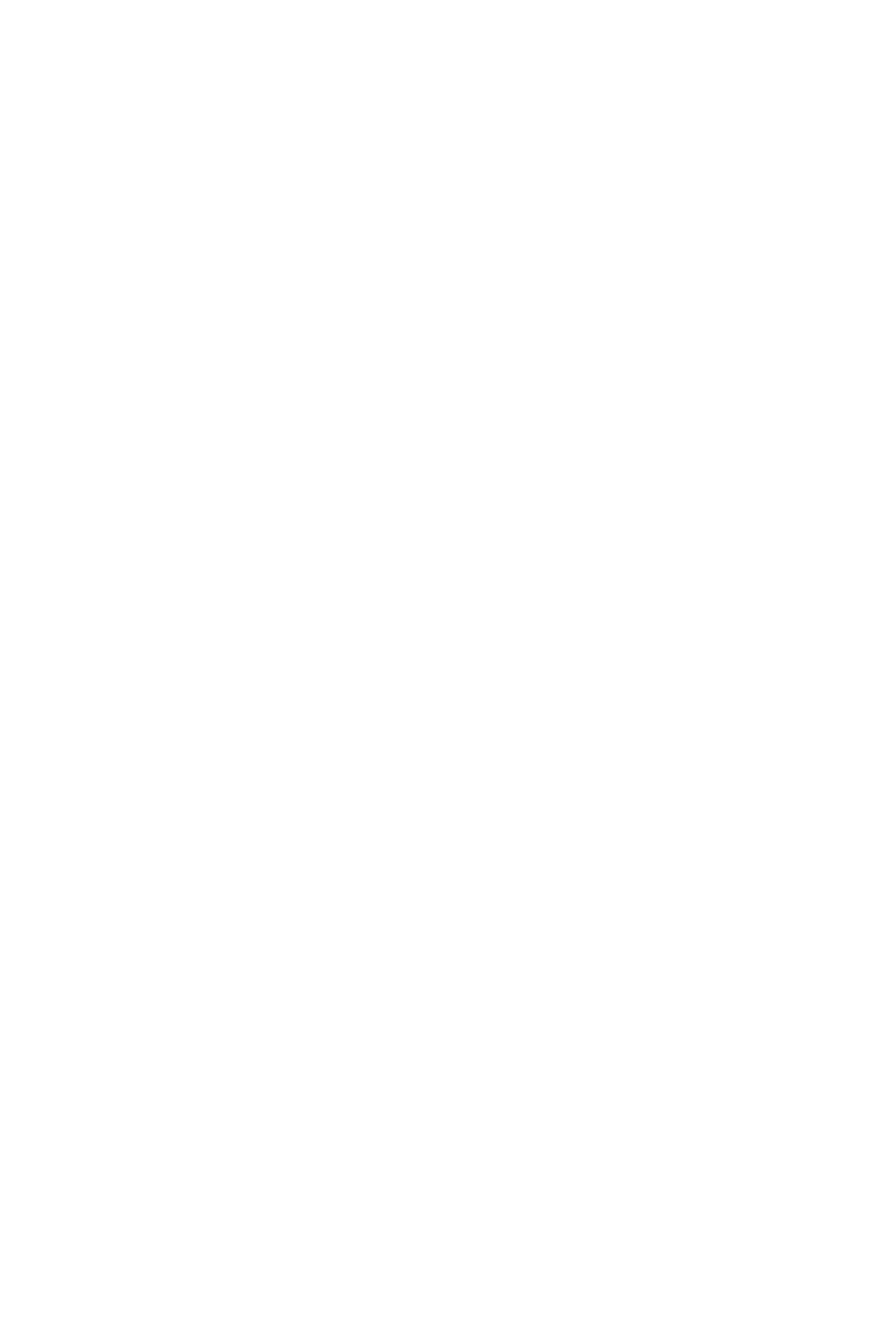## Lauren's Purple Heart

*"My Purple Heart was awarded to me for my wounds suffered during the attack on Pearl Harbor, but I would be surprised if you have ever seen one exactly like it before.*

*The uniqueness of my medal is that an Admiral's Silver Star is pinned to its ribbon, which was given to me by my friend Rear Admiral Fernandez 'Frank' Ponds on the day we met years ago.*

*At our first meeting, which was scheduled to last only 5 minutes but ended up being more like 30, Frank took a silver star off of his uniform and pinned it to the ribbon of my medal as his way to pay me honor.*

*Along with our friendship, his star has always meant a great deal to me, and I wear it with pride."*